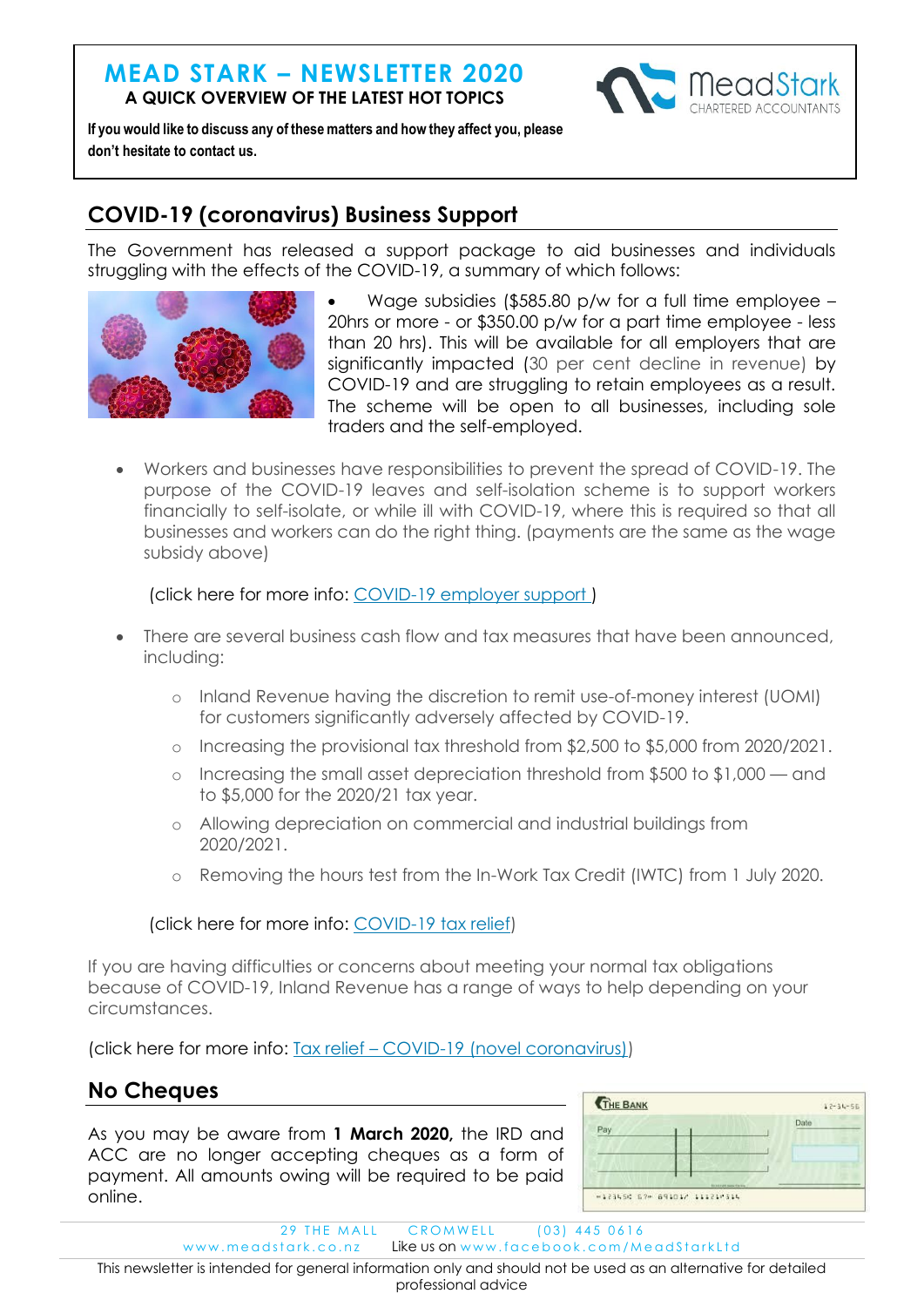

# **Online Software (Xero v MYOB)**

If you would like to discuss online accounting software or need assistance or training, please get in touch with us. We help a lot of clients gain a better understanding of how to use software more efficiently and effectively.

#### **Employment Relations**

You should already be making sure employees are given at least the minimum rest and meal breaks. If you have 20 or more employees 90-day trial periods are no longer permitted in employment agreements for new employees.

## **New Privacy Act**



The new Act will most likely come into effect in 2020 which will affect all business that collect, store and use personal information about their employees or customers. Know your responsibilities [\(https://www.business.govt.nz/news/get](https://www.business.govt.nz/news/get-ready-for-upcoming-privacy-law-changes/)[ready-for-upcoming-privacy-law-changes/\)](https://www.business.govt.nz/news/get-ready-for-upcoming-privacy-law-changes/)

### **Employers**

**PAYE Tax Tables:** The PAYE tax tables for the 2021 tax year including the updated KiwiSaver and Student Loan deduction rates, are now available at [http://www.ird.govt.nz/forms](http://www.ird.govt.nz/forms-guides/keyword/employers/paye)[guides/keyword/employers/paye](http://www.ird.govt.nz/forms-guides/keyword/employers/paye) or PAYE calculator <https://www.classic.ird.govt.nz/calculators/keyword/paye/calculator-paye.html>



**Minimum Wage:** From 1 April 2020, the adult minimum wage will increase to **\$18.90** an hour. The new entrants' minimum wage and the training minimum wage will increase to **\$15.12** an hour.

#### **Changes to Residential Tenancy**

There have been various changes to tenancy rules that cover a range of issues that landlords must be aware of. They are discussed in detail here: <https://www.tenancy.govt.nz/law-changes/>

#### **Airbnb, Homestays, Boarders, Renting, B&B**

Are you renting out your house, providing home stays, taking in a few boarders, or renting a room occasionally via websites like Airbnb? If so, you need to be aware of your responsibilities in relation to income tax, GST, rates, and insurance.



Depending on your circumstances, your tax obligations may apply from when the activity commences. There are several different tax rules that may apply depending on the type of accommodation you are providing.

If you are considering or have provided any of the above types of short- or long-term accommodation you should discuss with us what your tax position is likely to be.

> 29 THE MALL CROMWELL (03) 445 0616 www.meadstark.co.nz Like us on www.facebook.com/MeadStarkLtd

This newsletter is intended for general information only and should not be used as an alternative for detailed professional advice